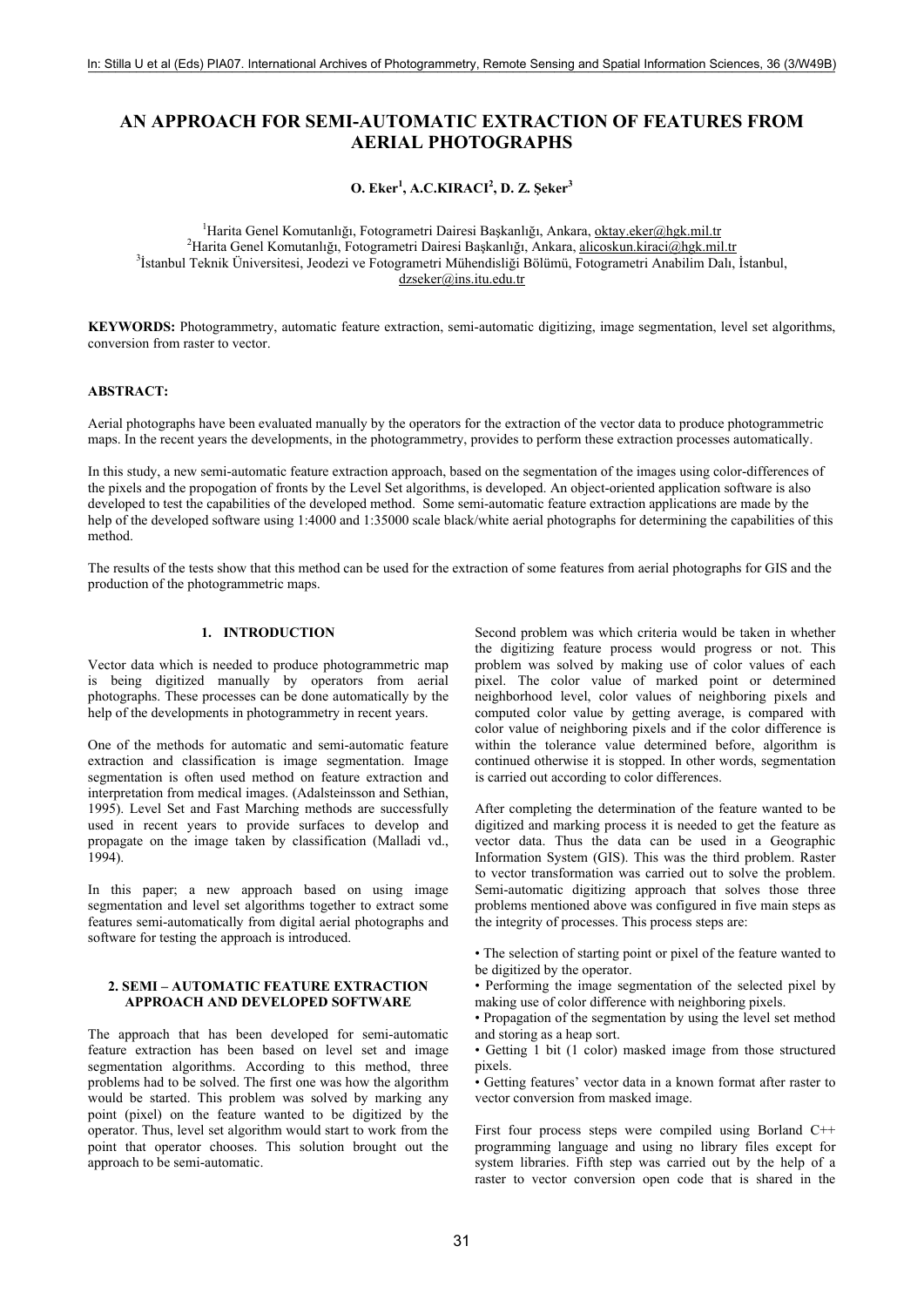internet. This code was developed and compiled by using Visual C++ programming language. Some functions like weed tolerance and coordinated transformation tools were added to this code.

## **2.1 Image Segmentation Algorithm**

Image segmentation has been based on color difference and this algorithm had been made flexible by adding a tolerance value that could be set by operator. Thus operator can detect and digitize large areas at one click of the mouse by giving high tolerance value in high contrasted images. Segmentation algorithm threshold value was determined as two times of multiplied value of image width and length.

Segmentation is started from the selected feature point. Value of neighboring pixels and their average value are computed as the reference, according to pixel value and/or neighboring level of the feature point. If neighboring value is zero, pixel's color value is taken on the reference neighboring level is one, color value computed by averaging with the eight pixels around it is taken as the reference value (Eker 2006).

Here, color differences of the pixels in three bands (red, green, blue) are computed one by one and searched whether each is under the threshold or not.

## **2.2 Storing and Propagating With Level Set Algorithm**

Starting value needed for propagation with level set or going along with the feature is coped with by means of the semiautomatic nature of developed method. Propagation of the surface would start from the pixel which is selected by the operator and zero level set would be defined by the location of starting pixel.

Another component that is needed for level set algorithm is the limit value providing the control of propagation. Solution for the limit was carried out by computing the color differences as mentioned above.

Latter there had been one problem to carry out that was which neighboring pixel would be chosen to continue fitting the limit value. As a matter of fact in this solution of the problem Fast Marching method may be used. The function would go on to propagate hence the pixel that has the least value (Sethian, 1998). However, what would the least value be?

In the developed method for the question of what would the least value represent to, the first pixel selected by the operator is admitted as zero level set function and each neighboring pixel (the first pixels in east, west, north, south direction) is checked by the color difference value algorithm mentioned above and the distance from the zero level set (first selected pixel) is computed for the pixels fit the condition, thus diffusing is carried on hence the pixel having the least distance.

Completing the propagation updating process should be carried out (Sethian, 1998). For updating process quadratic equations were used required for computing the difference (Sethian, 1998).

Minimum heap sort had been used in order to store and access the pixels. In the structure of minimum heap sort, the image cell having the least distance from level 0 would be at the top. Certain structure is required for preserving the heap sort. Adding the image cell to the heap, fixing the image cell in the

heap, being removed the image cell having the least distance from the heap and updating the structure on the event of every new image cell is added is required.

By means of this storing structure, effectiveness has been increased in large volume processes such as attaining to the image cells, testing and computing the propagation, marking the image cells and storing the marked image cells (Eker, 2006).

# **2.3 RASTER TO VECTOR CONVERSION**

Raster to vector conversion is valid for 1 bit image files which include two types of data (0 or 1), (ESRI, 1997). By the help of the developed software, extracted pixels from the image are marked as colored and the others are black. This new image is saved as a masked image in bmp format.

Open Visual C++ code shared in the internet, was developed and compiled with adding additional functions to convert the acquired mask image file to vector data. The center and the border lines of the features are being converted from raster data to vector data by the help of an interactive interface by setting the connection with the main interface. A coordinated vector data is gained by entering the lower left corner coordinates and image resolution in both two dimensions  $(x, y)$  on the main interface. Besides, entering the weed tolerance with an interactive interface, it is possible to get vector data in desired smoothness (Eker, 2006).

If weed tolerance is 0 all the pixels are included in calculation without making smoothness. When the weed tolerance is increased, pixels with increasing intervals are taken into consideration instead of all pixels and vector data becomes smooth. However, it is probable the geometry of vector data may get worse if higher weed tolerance is given (Eker, 2006).

## **3. TEST STUDIES**

Test studies were carried out with the program developed in two groups in order to determine the usefulness and effectiveness of this new approach exposed.

In the first group test study a 1:4000 scaled black/white digital

#### **Figure 1.** Applications realized with a 1:4000 scaled aerial photograph.

aerial photograph was used. Thus it was investigated whether the software would be used or not to extract some features in large scaled mapping.

In the second group study by using a 1:35.000 scaled photograph the same investigation was made for middle scaled mapping process.

## **3.1. Test 1**

In the first test work that a 1:4000 scaled white/black aerial photos used which was scanned at 20 microns, roads and buildings were selected as the features that were as semiautomatically extracted from the image. It is shown in the Figure 1 that vector data which were obtained from the result of feature extraction studies that were done related to these selected features. Roads were vectorized from their center and edge lines. Except the obstacles as trees etc., the roads and buildings also the smallest secondary roads could be extracted clearly. Cuts which caused by the obstacles couldn't be solved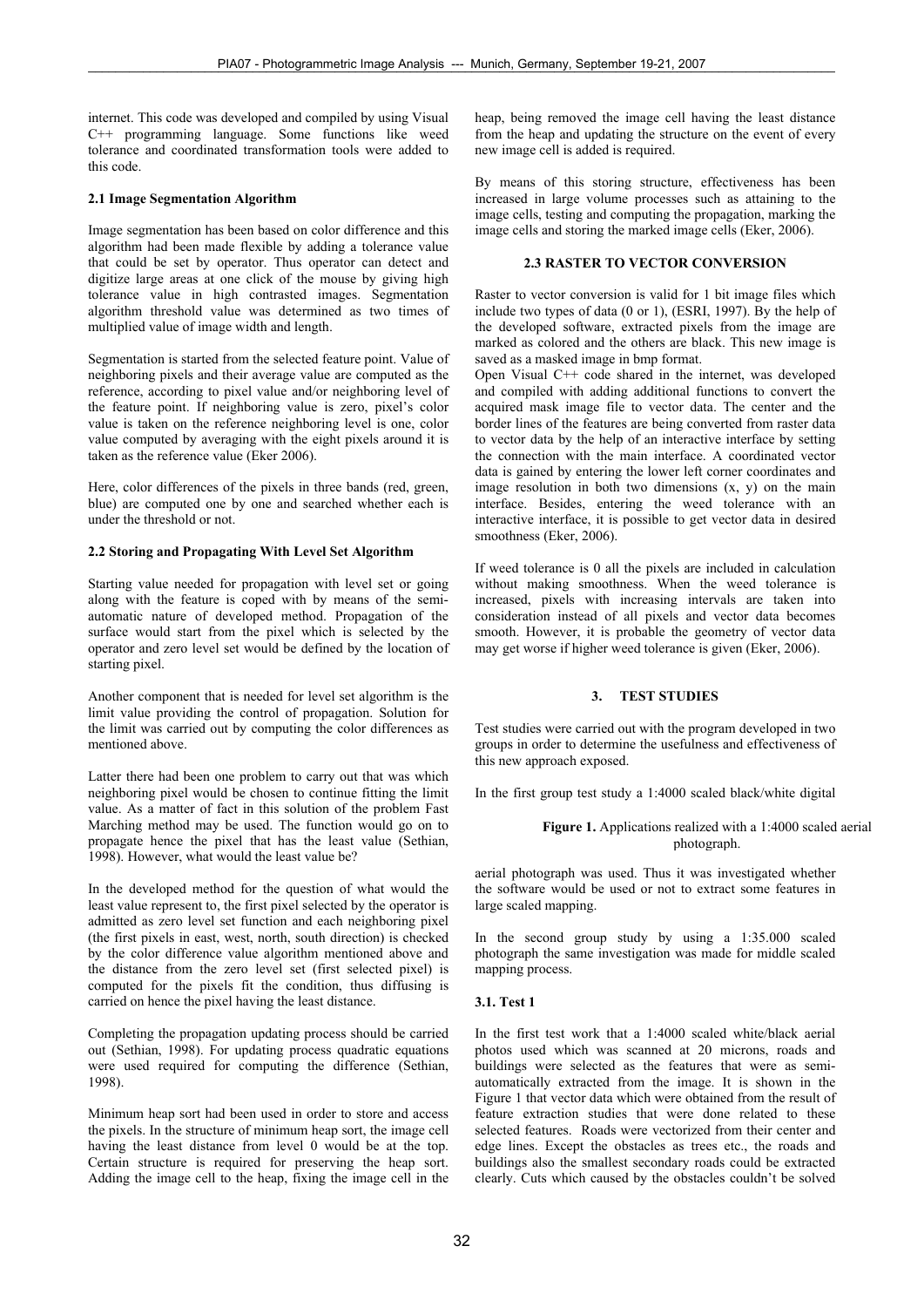by this algorithm and these cuts have to be corrected manually by the operator.





 $\overline{\phantom{a}}$ 



**Figure 1.**Applications realized with a 1:4000 scaled aerial photograph.

# **3.1.Test 2**

In this test work; three different features were tried to be extracted semi-automatically from a 1:35000 scaled, black/white aerial photo which was scanned at 20 microns. These features are a road with asphalt cover on surface, a wide watery stream and a footpath. Both asphalt road and watery stream were vectorized from their borders as polygons, but footpath was vectorized from center line as a line feature (Figure 2). A few click with the mouse on the road and the stream were enough to extract these features but on the footpath it was difficult. The color difference of the footpath from the texture of the area was not too much, so the propagation was carried out by little steps with small color difference tolerances.

In this work, it is determined that the effects of the obstacles which cover the linear features (tree, car...etc.) become lesser with shrink of the little scale. Because of reduces in scale also the area which involved the pixel numbers that take part of these obstacles reduces. Thus blank quantities that cause by the obstacles take more little values.



Figure 2. Applications realized with a 1:35000 scaled aerial photograph.

# **4. CONCLUSION**

As the results; with condition of developing of the lacking aspects that are arrange in order below, this approach will be considered as useful on semi-automatic extraction of some features from image for GIS and producing photogrammetric maps from the aerial photos:

- Especially, the obstacles on the features in large scaled images negatively affect the feature extraction process.
- When the tolerance value is not properly adjusted wrong feature extractions may be occurred.
- When very large sized image files used, because of the values of pixels recorded into computer memory in this